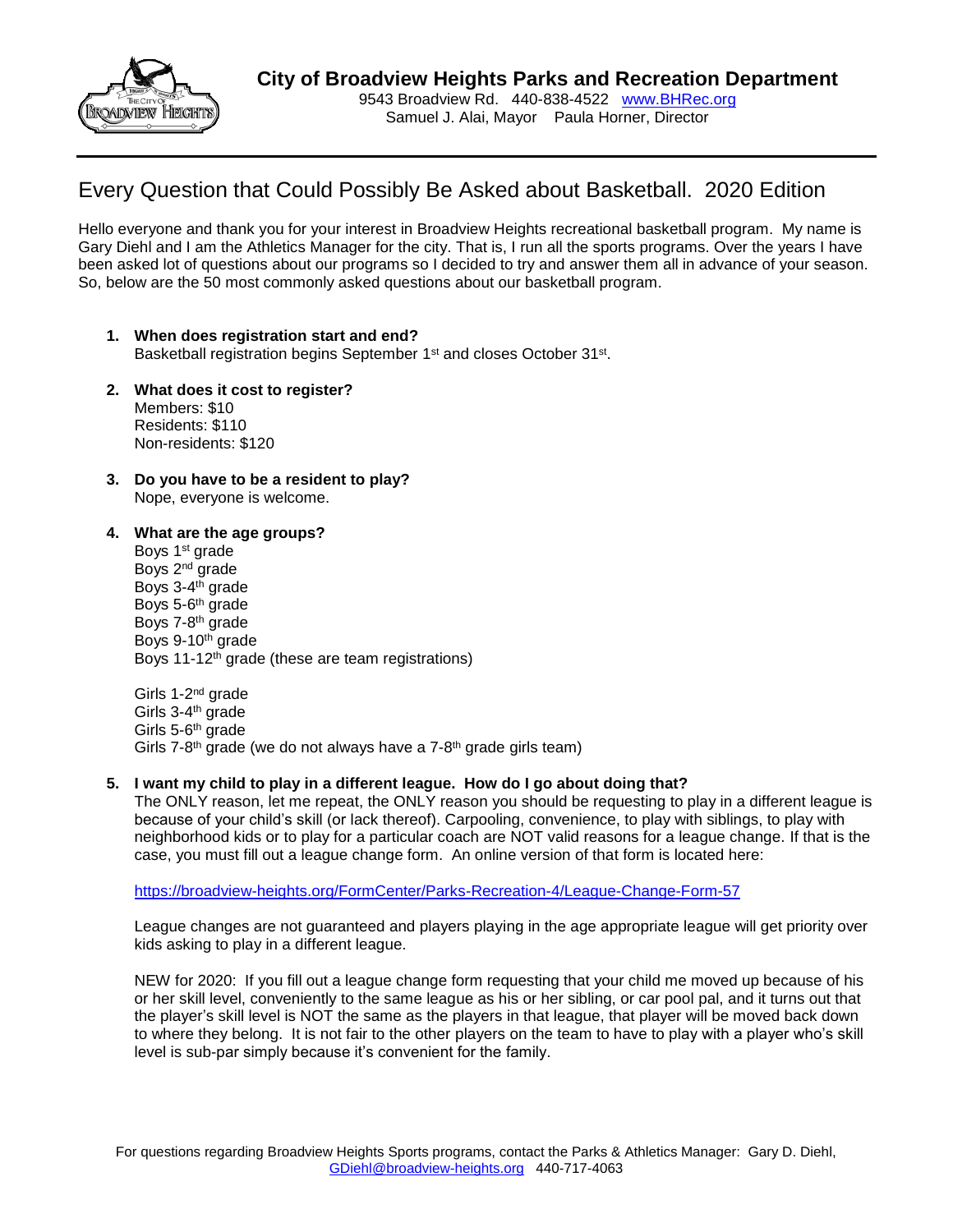

## **6. Oops! I forgot to register before the deadline. What do I do now?**

First, make sure you are on a wait list. You can register on the wait list online if you have ever registered for anything here before. If you have not, you have to call the rec center front desk to do so. 440-838-4522

Then, keep your fingers crossed that there are openings on teams after the registration ends. If there are, we can get you on. If not, you have to wait until someone drops out, breaks a leg, or moves out of town. It does happen.

It is also highly unlikely you will be able to request to play on a particular team if you register late.

Take home message: Don't register late!

## **7. My child is trying out for a school or travel team and we won't know if he made until after your registration deadline. What do we do?**

You need to register before the deadline to be guaranteed a spot of a rec team if he does not make the school or travel team. Notify us when you find out an we will issue a refund if he made the team.

### **8. What is the maximum number of players on a team?**

Double the number of players on a side. Most teams will have 10. 1<sup>st</sup> and 2<sup>nd</sup> grade teams will have 8.

# **9. When will I hear from a coach?**

Before Saturday November 23<sup>th</sup>. Maybe sooner. If we do not have enough coaches in the age group however, it may be later as I won't release rosters until I have all the coaches.

#### **10. I have not heard from my coach yet and I am freaking out!**

Try not to freak out. It will be OK. If you haven't heard from your coach by November 23<sup>rd</sup> email me. [GDiehl@broadview-heights.org.](mailto:GDiehl@broadview-heights.org) email is a lot quicker and easier than calling me by the way.

#### **11. When do practices start?**

We are going to try for the week of November 25th<sup>th</sup>

#### **12. When and where are practices?**

Coaches pick their own practice times. There is a section on the registration form asking for conflicts you may have. We try to put you on a team that does not practice on your conflict days but that is not always possible. Most practices are held at the Broadview Heights Rec Center. Occasionally coaches will practice at one of the school gyms.

#### **13. Do practices continue once the games start?** Yes.

- 
- **14. I indicated that my child cannot practice on Monday, Tuesday or Wednesday and now I see she has practice on Wednesday. What's up with that?**

Although we do have a place on the registrations for practice conflicts, sometimes there is only so much we can do. We try to avoid conflicts but do not always have a team that practices on the most convenient day for a player, particularly when they have multiple days of the week that are conflicts. Sometimes there are conflicts that just can't be avoided.

### **15. When does the season start and end?**

The season begins the weekend of January 4<sup>th</sup>

The season ends the weekend of March 21st.

For questions regarding Broadview Heights Sports programs, contact the Parks & Athletics Manager: Gary D. Diehl, [GDiehl@broadview-heights.org](mailto:GDiehl@broadview-heights.org) 440-717-4063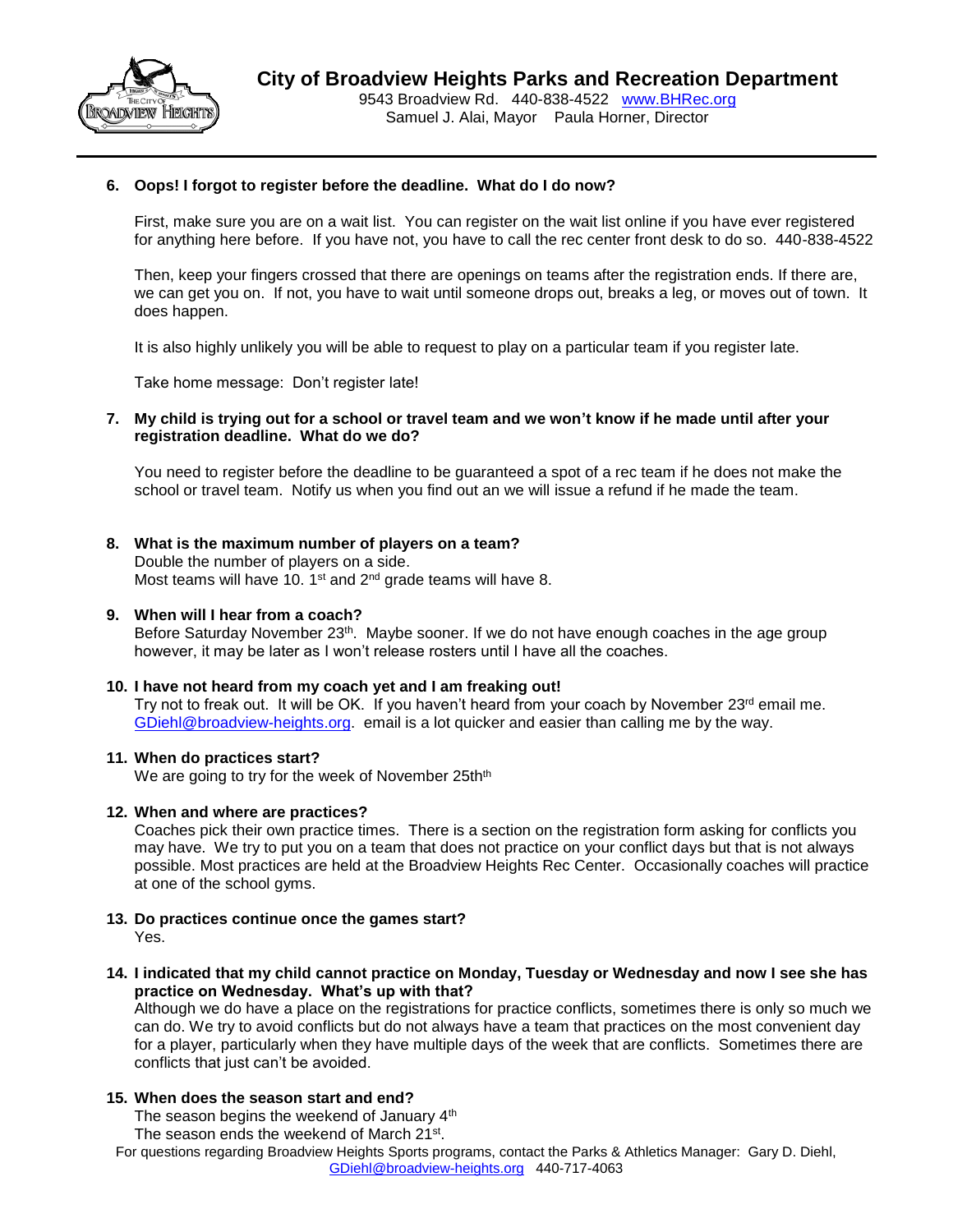

9543 Broadview Rd. 440-838-4522 [www.BHRec.org](http://www.bhrec.org/) Samuel J. Alai, Mayor Paula Horner, Director

### **16. When and where are the games?**

Boys and Girls 1<sup>st</sup> and 2<sup>nd</sup> grade games take place at the Rec center Sundays from 12:30 PM to 6:30 PM

Boys and Girls 3<sup>rd</sup> through 7<sup>th</sup> grade games take place Saturdays at the rec center with the younger ages starting at 9:00 AM and games running through 7:00 PM.

Boys 9th /10th grade leagues play Friday nights at the Brecksville Broadview Heights Middle School Gym

Boys 11<sup>th</sup> / 12<sup>th</sup> grade league plays Friday nights at the rec center

NOTE: There is a possibility some of the  $3<sup>rd</sup>$  / 4<sup>th</sup> grade games will be played on Sunday afternoon. We won't know until we get closer to the season.

### **17. How long are games?**

Games start on the hour. Most games play 4 x 8 minute quarters. 1<sup>st</sup> and 2<sup>nd</sup> graders play 8 x 4 minute periods.

**18. When will game schedules be available?** About mid-December

### **19. Where are the game schedules?**

Game schedules will be located on the website [www.BHrec.org/scoreboard/basketball](http://www.bhrec.org/scoreboard/basketball)

NOTE: Game schedules are subject to change for a variety of reasons. Always check with your coach about your upcoming game.

### **20. What does my child need for basketball?**

Just tennis/basketball shoes. If you spent a bunch at the orthodontist, maybe a mouth guard. If he/she wears glasses, a strap is a good idea.

### **21. When will uniforms be ready?**

Usually a week or so before the season starts. Coaches will be told when uniforms are ready and will distribute them to their teams.

### **22. What do I do if the uniform is the wrong size?**

Bring it to the rec center and they will swap it out for one that fits.

### **23. When is picture day?**

Usually mid-January. Your pictures will take place before your games on that day. There is not a make-up day.

### **24. What do I do if we are out of town that day?**

Contact the photographer and ask if there they have any other sessions nearby where you can go to get your individual pictures. If you are not there the day of your team pictures there is no way to reshoot them.

# **25. What about earrings and jewelry?**

Almost certainly someone will show up week one with earrings. She (or I suppose he) cannot play with earrings. There is no way around it. They have to come out, even if they were just pierced.

No. you cannot put tape over them.

For questions regarding Broadview Heights Sports programs, contact the Parks & Athletics Manager: Gary D. Diehl, [GDiehl@broadview-heights.org](mailto:GDiehl@broadview-heights.org) 440-717-4063 I have actually seen a kid's ear get ripped up because she was wearing earrings. It was gross.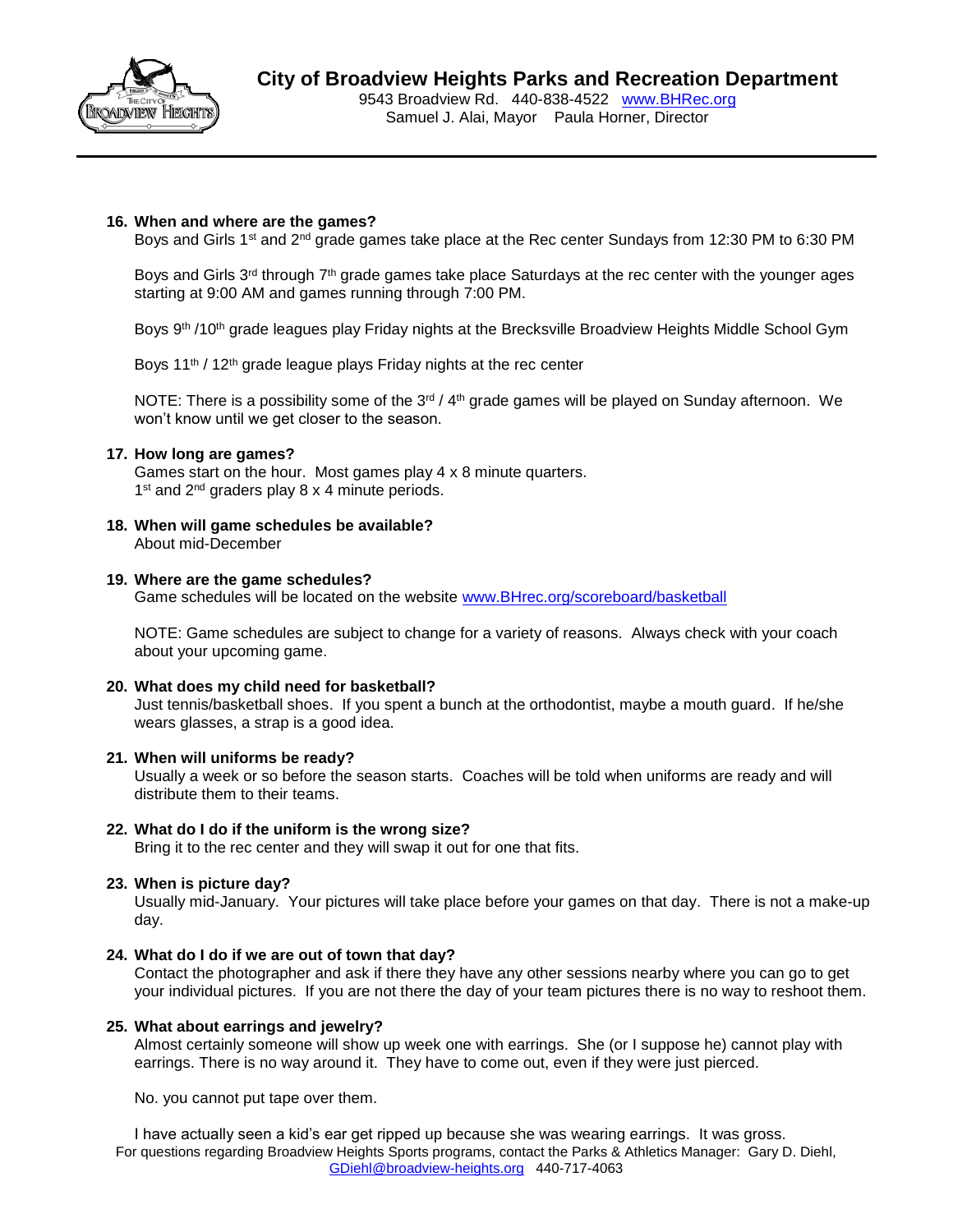

9543 Broadview Rd. 440-838-4522 [www.BHRec.org](http://www.bhrec.org/) Samuel J. Alai, Mayor Paula Horner, Director

# **26. Do we get trophies/medals at the end of the season?**

Yes. 1<sup>st</sup> and 2<sup>nd</sup> graders get participation medals. Other leagues get season and tournament champ trophies. And don't go there about the "everyone gets participation medals" thing, because they didn't do that when you were a kid and kids these days are all a bunch of snowflakes because everyone is a winner. They're six years old! It isn't going to make or break them either way.

# **27. Do you ever cancel games because of the weather?**

Up until last year I would have said no. But last year we did. If the city says to stay off the roads we will cancel but otherwise games are always on.

# **28. I want my child to play for a specific coach.**

Don't ask. Please don't ask. And coaches, don't send me a list of players that you want on your team. I know, I know, he's played for coach so and so for years and he will be devastated if he doesn't get him this year. Well, what if that coach isn't coaching this year? What if he moved away? You have no idea how many times I hear the word "devastated" in conjunction with a child's placement on a particular team. Really? "Devastated?"

# **29. OK then smart guy, how ARE teams made up?**

It's tough. You are not allowed to request to play for a coach and a coach cannot request players. But your child wants to play with his buddies, one of whom is the coach's child. So 9 kids all request the coach's child (thinking that I am so dumb I don't see what is going on here).

But the thing is, you also want all the teams to be even. But all your child's buddies are in the  $5<sup>th</sup>$  grade and the league is made up of  $5<sup>th</sup>$  and  $6<sup>th</sup>$  graders and there is an opposing team made up of all  $6<sup>th</sup>$  graders who all requested to play with that coach's kid. So you complain, "Hey that team is all sixth graders and ours is all fifth graders. Not fair!" But you all wanted to play together, so the math just doesn't work out.

Oh, and then a third of your team can't practice on Mondays and Wednesdays and another third of them can't practice on Tuesdays and Thursdays and the final third of your team can't practice after 6:00 PM on any night. AND, everyone must play on the same team with so and so because of ride sharing, even though you live on complete opposite sides of the city.

One year we tried to not allow any request. A mob of pitchfork and torch wielding angry youth sports parents then stormed the rec center demanding my head on a pike. So yea, it's tough. All I can say is we do the best we can and try to make everyone happy which I know is a fool's errand.

# **30. The blue team is made up of all sixth graders and ours is all fifth graders, that's not fair!** See above

### **31. That other team is stacked! It's not fair!**

There is a longer answer to that question located here:

### **32. Why don't you do a skills evaluation before the season?**

We used to. It didn't work. Only about a 5<sup>th</sup> of the kids showed up. Bear in mind we have over 600 kids in the program to evaluate. And they want to play with their friends.

# **33. Why don't you have coaches rate their players after the season?**

We used to. It didn't work. Not all the coaches would do it and the ones that did evaluated their best players low so they could get them back and their worst players high so they would be put on another team.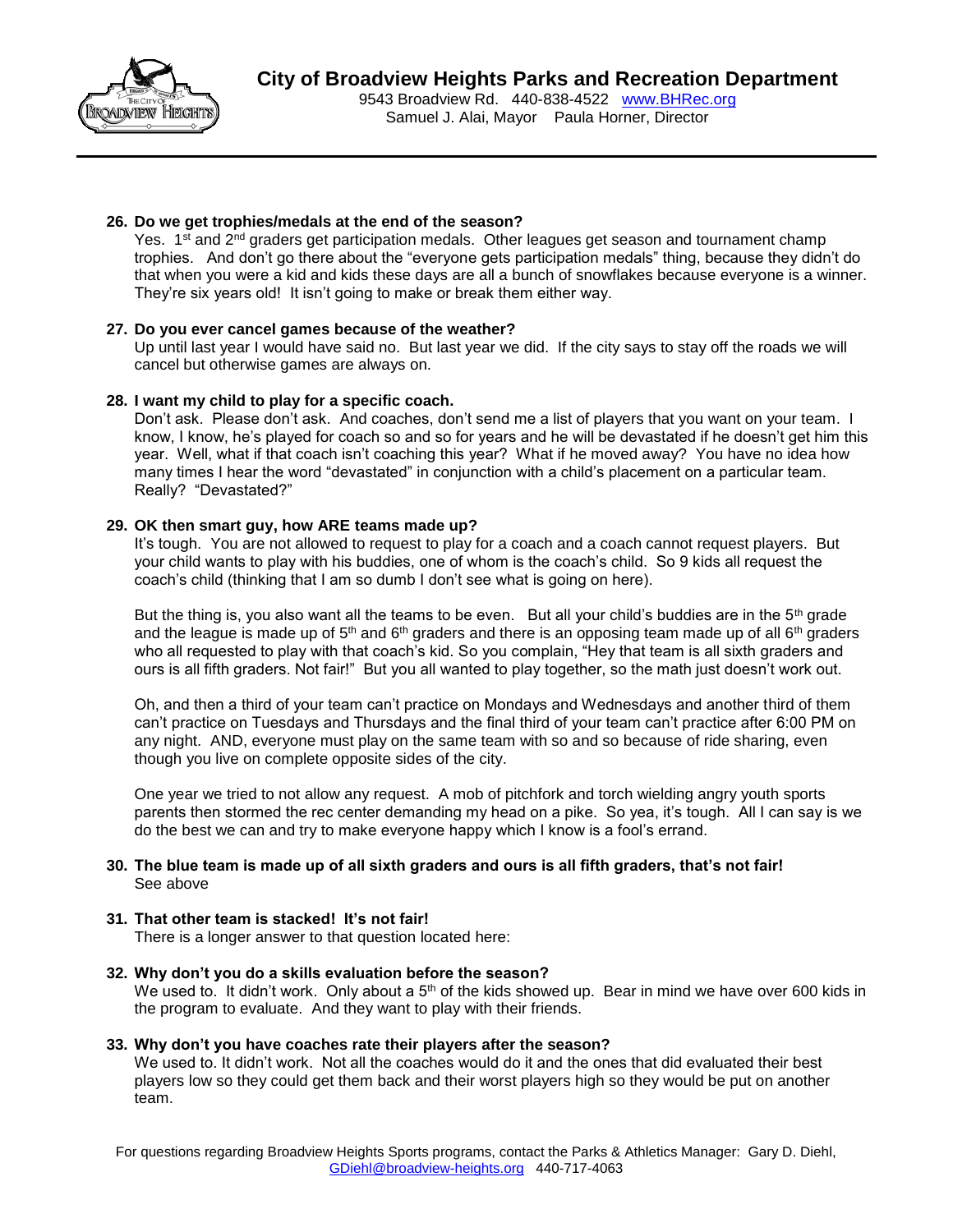

Samuel J. Alai, Mayor Paula Horner, Director

**34. Why don't you just (insert whatever good intentioned suggestion you have about how to do it better here)?**

We have committees of long time coaches in each sport that meet to discuss ways to improve all the processes. We came up with some pretty good ideas last year and everything for the most part seemed to work out fine. I know you're trying to help but if I have to have a discussion about every idea, I will never get around to actually putting teams together.

**35. My son or daughter wanted to play with friends and will be absolutely devastated if that doesn't happen.**

There is that word again, "devastated." We are usually able to put kids together who want to play together. But not always. If it is going to be a problem I will usually contact the parents ahead of time and try and address it.

**36. We specifically indicated that we wanted to play with this friend and that friend and I just heard from a coach and we are NOT on the team that we specifically requested to be on. Why bother to ask if you are not going to honor our request. I am so angry right now and I want a full refund plus an additional 20% as punitive damages.** 

People always use the word "specifically" when they are really mad. Like was stated above, we try to put kids together and make all the world a happy place. But it is not always possible. Often people don't "specifically" make a request and then later decide they want to play on a certain team. Something that we should have psychically known somehow beforehand.

If we know what you wanted and can make it happen, we will. If we can't, sorry, but we just can't for whatever reason. But we will never offer a refund because a player didn't get on a team they wanted.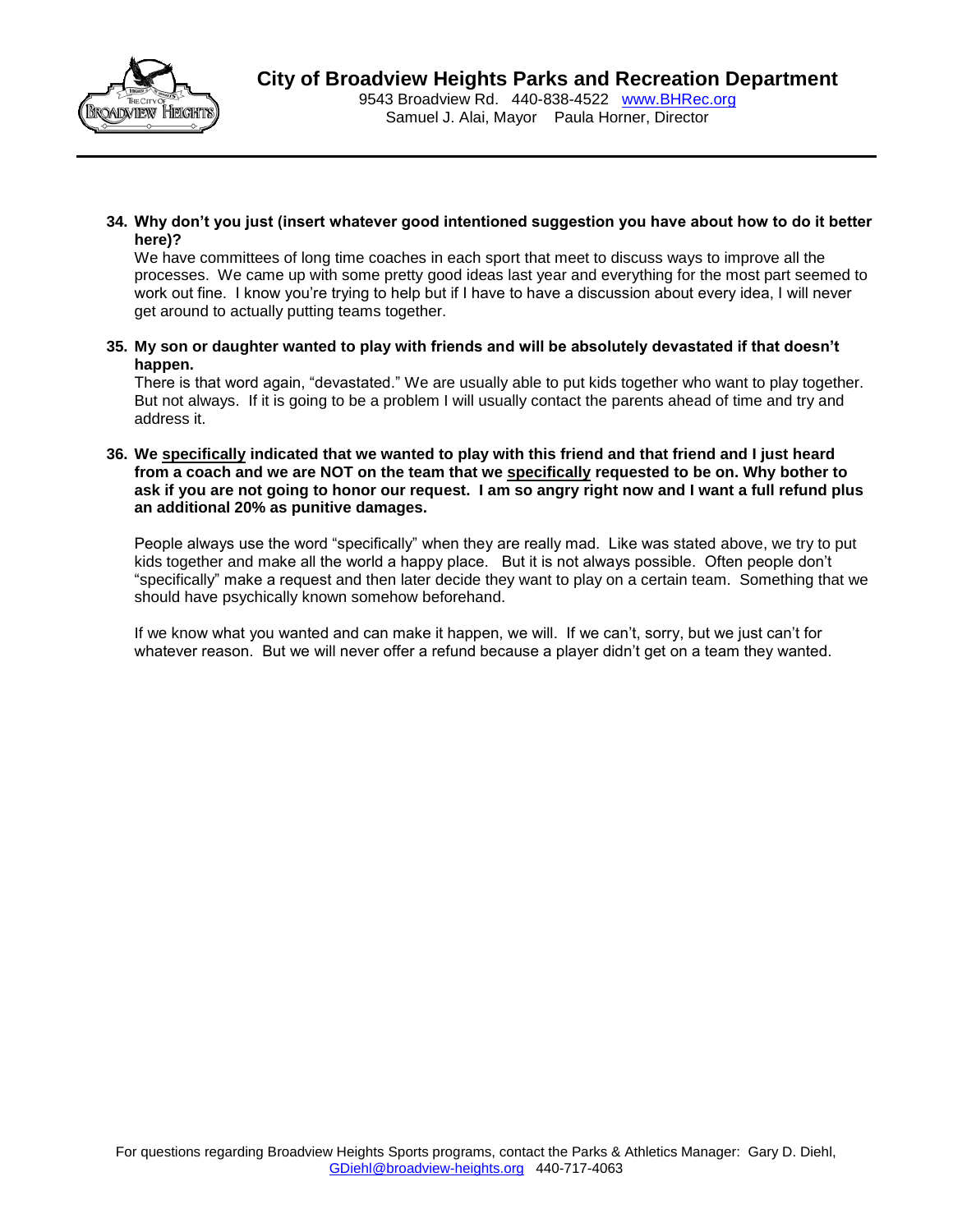

# **City of Broadview Heights Parks and Recreation Department**

9543 Broadview Rd. 440-838-4522 [www.BHRec.org](http://www.bhrec.org/) Samuel J. Alai, Mayor Paula Horner, Director

**Things Coaches Might Ask**

# **37. I volunteered to coach, why did I do that?**

Because you are a wonderful parent and you and your child will cherish this time for the rest of your lives. And you get a free coaches shirt!

# **38. Do we get game balls?**

No. All the balls will be provided at the rec center for games and practices.

**39. Do we get cones?**

No

# **40. Do you have pinnies we can use for practices?**

I used to. But I gave them to coaches to use at practices. Now I don't. So no. Fun Fact though: Pinnie is actually short for Pinafore which is a sleeveless apron like garment.

# **41. What size balls do we use**

1<sup>st</sup> and 2<sup>nd</sup> graders use 27.5 balls 3<sup>rd</sup> through 8<sup>th</sup> graders use 28.5 balls 9<sup>th</sup> through 12<sup>th</sup> graders use regulation balls

# **42. What are the rules?**

Each league has specific rules for the age group. Those rules can be found on the website [www.bhrec.org/scoreboard/basketball.](http://www.bhrec.org/scoreboard/basketball)

If a rule is not addressed in the league specific rules we follow Ohio High School rules.

- **43. Where can I get a copy of the rules?** Same as above
- **44. I don't like the rules. Can I change them?** No.

# **45. How do I reschedule a game?**

You don't. We cannot reschedule games.

# **46. Can I have an extra practice?**

Maybe. Practice space is really tight. There may be some extra time available but we won't know that until we know how many teams we have and when they are practicing.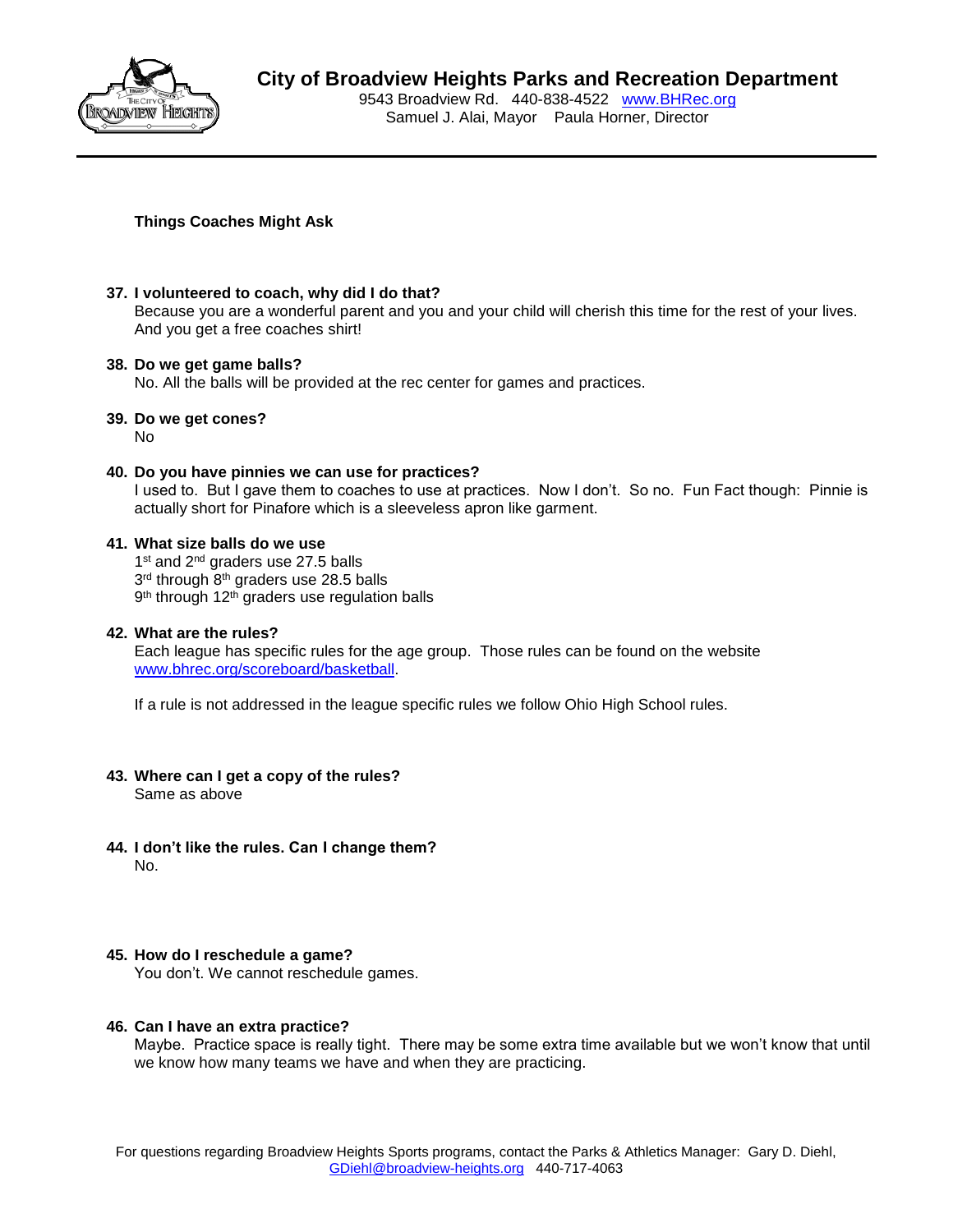

# **City of Broadview Heights Parks and Recreation Department**

9543 Broadview Rd. 440-838-4522 [www.BHRec.org](http://www.bhrec.org/) Samuel J. Alai, Mayor Paula Horner, Director

### **47. The Browns are playing in the Super Bowl, but we have a game scheduled during that time. What do we do?**

This may be the only reason we would postpone games. Hopefully we will have to!

### **48. I want to yell at the referee. Can I?**

No. Absolutely not. I will have a lot more to say about this as the season approaches.

### **49. How many coaches can I have on the bench?**

There is to be only the head coach and one assistant and the assistant needs to stay seated during play.

# **50. What if our jerseys are the same color as our opponents?** Ask me for pinnies. The home team has to change color if they are the same. But make sure I get them back because they're expensive. Fun Fact: Pinnie is actually short for Pinafore which is a sleeveless apron like garment.

**51. What is Gary Diehl's home address so I can go to his house and yell at him?** It's easier to just send me a nasty email. I have a file for them.